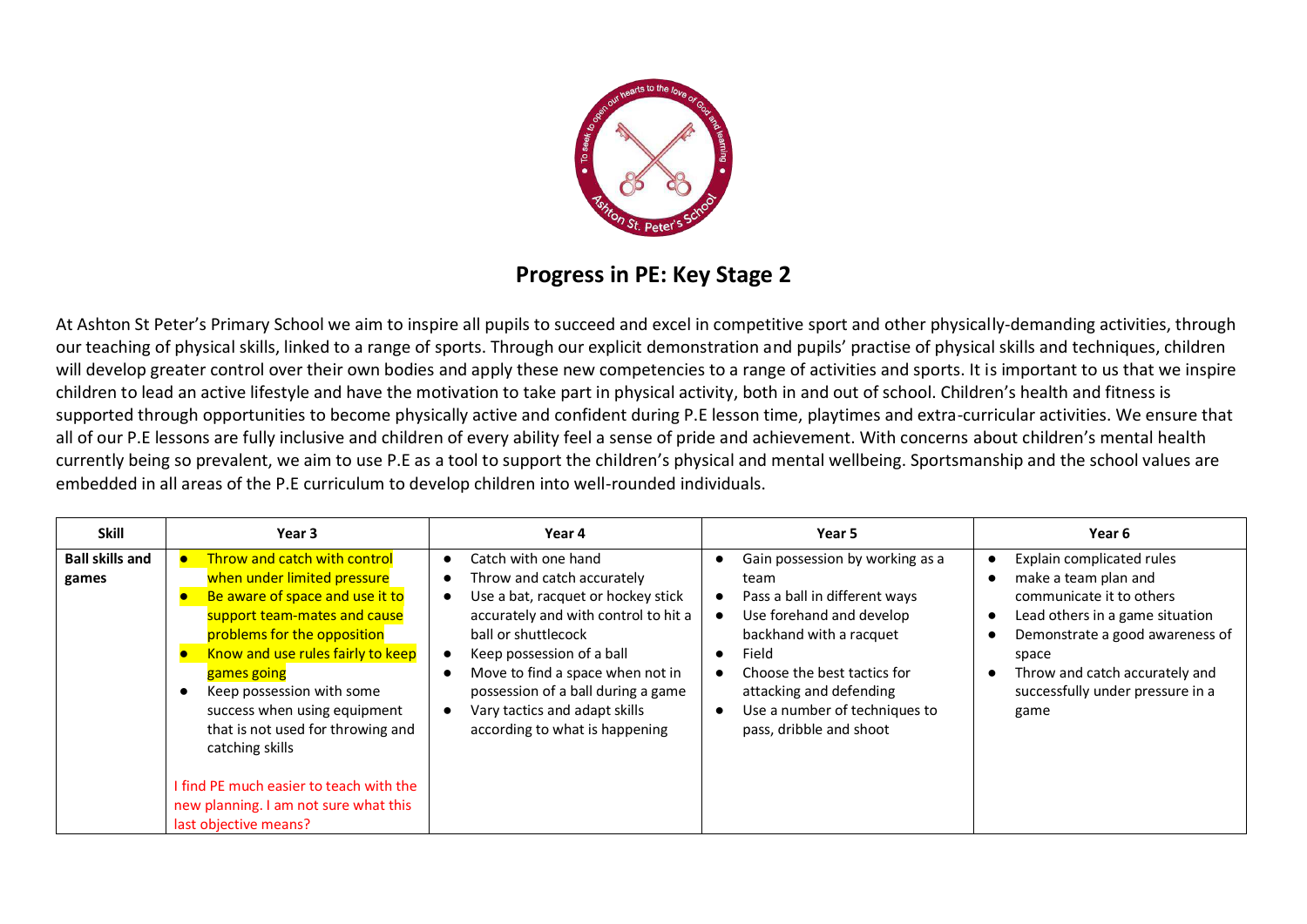| <b>Gymnastics</b>     | Use a greater number of their<br>own ideas for movement in<br>response to a task<br>Adapt sequences to suit different<br>$\bullet$<br>types of apparatus and their<br>partner's ability<br>Explain how strength and<br>$\bullet$<br>suppleness affect performance<br>Compare and contrast gymnastic<br>$\bullet$<br>sequences, commenting on<br>similarities and differences<br>Perform large and small body-<br>part balances                                                                                                                                                                                                                                                                  | Work in a controlled way<br>$\bullet$<br>Include change of speed<br>$\bullet$<br>Include change of direction<br>$\bullet$<br>Include a range of shapes<br>$\bullet$<br>Follow a set of 'rules' to produce a<br>$\bullet$<br>sequence<br>Work with a partner to create,<br>$\bullet$<br>repeat and improve a sequence<br>with at least three phases<br>1,2,3 and 4-point balances<br>$\bullet$<br>Balance with and against a partner<br>$\bullet$                                                                                                                                                                                                                                                                                                                                                         | Make complex or extended<br>sequences<br>Combine action, balance and<br>$\bullet$<br>shape<br>Perform consistently to different<br>$\bullet$<br>audiences<br>Movements are accurate, clear<br>and consistent<br>Perform part body-weight partner<br>balances                                                                                                                                                                                                                                                                                                                                                                                                                                                                                                                                                       | Combine their own work with that<br>of others<br>Link complex sequences to specific<br>timings<br>Group formations<br>$\bullet$<br>Develop technique, control and<br>$\bullet$<br>complexity of part-weight partner<br>balances                                                                                                                                                                                                                                                                                                                                                                                                                                                                          |
|-----------------------|-------------------------------------------------------------------------------------------------------------------------------------------------------------------------------------------------------------------------------------------------------------------------------------------------------------------------------------------------------------------------------------------------------------------------------------------------------------------------------------------------------------------------------------------------------------------------------------------------------------------------------------------------------------------------------------------------|----------------------------------------------------------------------------------------------------------------------------------------------------------------------------------------------------------------------------------------------------------------------------------------------------------------------------------------------------------------------------------------------------------------------------------------------------------------------------------------------------------------------------------------------------------------------------------------------------------------------------------------------------------------------------------------------------------------------------------------------------------------------------------------------------------|--------------------------------------------------------------------------------------------------------------------------------------------------------------------------------------------------------------------------------------------------------------------------------------------------------------------------------------------------------------------------------------------------------------------------------------------------------------------------------------------------------------------------------------------------------------------------------------------------------------------------------------------------------------------------------------------------------------------------------------------------------------------------------------------------------------------|----------------------------------------------------------------------------------------------------------------------------------------------------------------------------------------------------------------------------------------------------------------------------------------------------------------------------------------------------------------------------------------------------------------------------------------------------------------------------------------------------------------------------------------------------------------------------------------------------------------------------------------------------------------------------------------------------------|
| Dance<br>Multi-skills | Improvise freely, translating<br>ideas from a stimulus into<br>movement<br>Share and create phrases with a<br>$\bullet$<br>partner and in small groups<br>Repeat, remember and perform<br>$\bullet$<br>these phrases in a dance<br>Select and use the most<br>$\bullet$<br>appropriate skills, actions or<br>ideas<br>Move and use actions with co-<br>$\bullet$<br>ordination and control<br>Balance on various body parts<br>$\bullet$<br>while moving<br>Agility focus -changing direction<br>$\bullet$<br>at speed<br>Co-ordinate body to perform a<br>$\bullet$<br>combination of movements<br>Complete a variety of fitness<br>$\bullet$<br>tests successfully and get a<br>personal best | Take the lead when working with a<br>partner or group<br>Use dance to communicate an idea<br>$\bullet$<br>Work on their movements and<br>$\bullet$<br>refine them<br>Dance is clear and fluent<br>$\bullet$<br>Select and use the most<br>$\bullet$<br>appropriate skills, actions or ideas<br>Move and use actions with co-<br>$\bullet$<br>ordination and control<br>Make up their own small-team<br>$\bullet$<br>game<br>Balance confidently using various<br>$\bullet$<br>equipment and body parts<br>Agility focus - changing direction at<br>$\bullet$<br>speed with good technique<br>Co-ordinate body efficiently to<br>$\bullet$<br>perform combination of<br>movements or actions<br>Complete a variety of fitness tests<br>$\bullet$<br>confidently and achieve a number<br>of personal bests | Compose their own dances in a<br>creative and imaginative way<br>Perform to an accompaniment,<br>$\bullet$<br>expressively and sensitively<br>Movements are controlled<br>$\bullet$<br>Dance shows clarity, fluency,<br>$\bullet$<br>accuracy and consistency<br>Link skills, techniques and ideas<br>$\bullet$<br>and apply them accurately and<br>appropriately<br>Show good control in their<br>$\bullet$<br>movements<br>In combination with different skills<br>can balance equipment while<br>moving and co-ordinating another<br>body action<br>Agility focus - change direction<br>$\bullet$<br>quickly and efficiently with<br>equipment<br>Co-ordinate using both sides of the<br>$\bullet$<br>body<br>Test and measure balance, agility<br>$\bullet$<br>and coordination confidently and<br>accurately. | Develop imaginative dances in a<br>specific style<br>Choose their own music, style and<br>$\bullet$<br>dance<br>Apply their skills, techniques and<br>$\bullet$<br>ideas consistently<br>Show precision, control and<br>$\bullet$<br>fluency<br>Balance equipment on various<br>$\bullet$<br>body parts whilst moving or co-<br>ordinating another body actions<br>accurately<br>Agility focus - can change direction<br>at speed with balance and control<br>whilst using various equipment<br>Co-ordinate using both sides of the<br>$\bullet$<br>body with fluency to perform<br>combination of movements or<br>actions<br>Complete each test with fluency<br>$\bullet$<br>and accurately measure and |
|                       |                                                                                                                                                                                                                                                                                                                                                                                                                                                                                                                                                                                                                                                                                                 |                                                                                                                                                                                                                                                                                                                                                                                                                                                                                                                                                                                                                                                                                                                                                                                                          | Compare their performances with<br>$\bullet$<br>previous ones and a strive to<br>achieve a personal best                                                                                                                                                                                                                                                                                                                                                                                                                                                                                                                                                                                                                                                                                                           | record.<br>Evaluate previous performance<br>$\bullet$<br>levels and demonstrate<br>improvements to achieve their<br>personal best                                                                                                                                                                                                                                                                                                                                                                                                                                                                                                                                                                        |